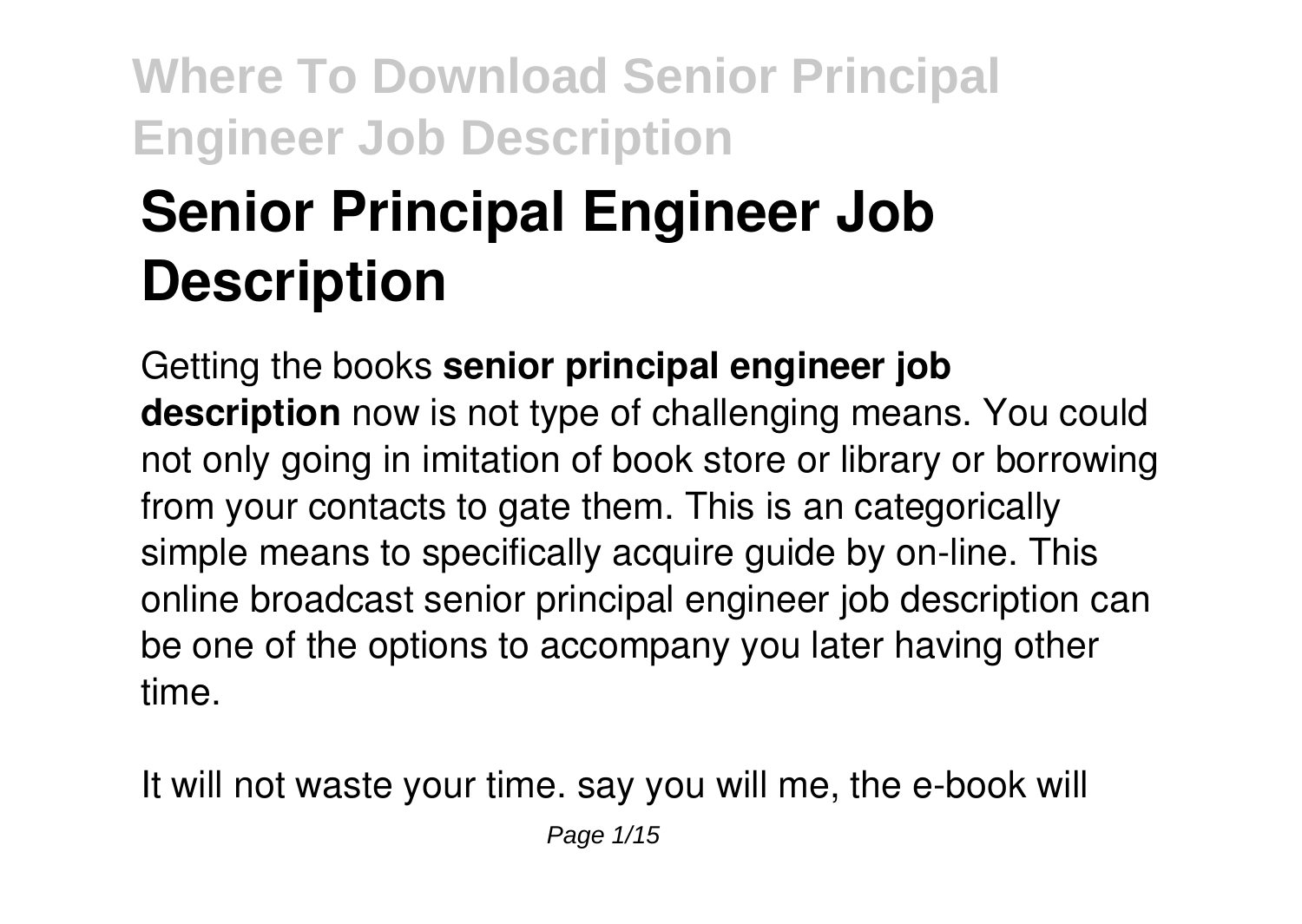extremely atmosphere you extra concern to read. Just invest tiny period to right to use this on-line publication **senior principal engineer job description** as with ease as evaluation them wherever you are now.

Principal Engineers: What should we expect from them? The different kinds of Software Engineer roles - Associate, Standard, Senior \u0026 Principal UNO College of Education, Health, and Human Sciences - December 2020 Commencement*My journey to Principal Engineer - KL Phang* The Path To Become a Principal Software Engineer - Interview with Luciano Mammino The Software Engineer Career Ladder Explained **NHBC Principal Engineer – Innovation Job Description** Matchbook 2020 Page 2/15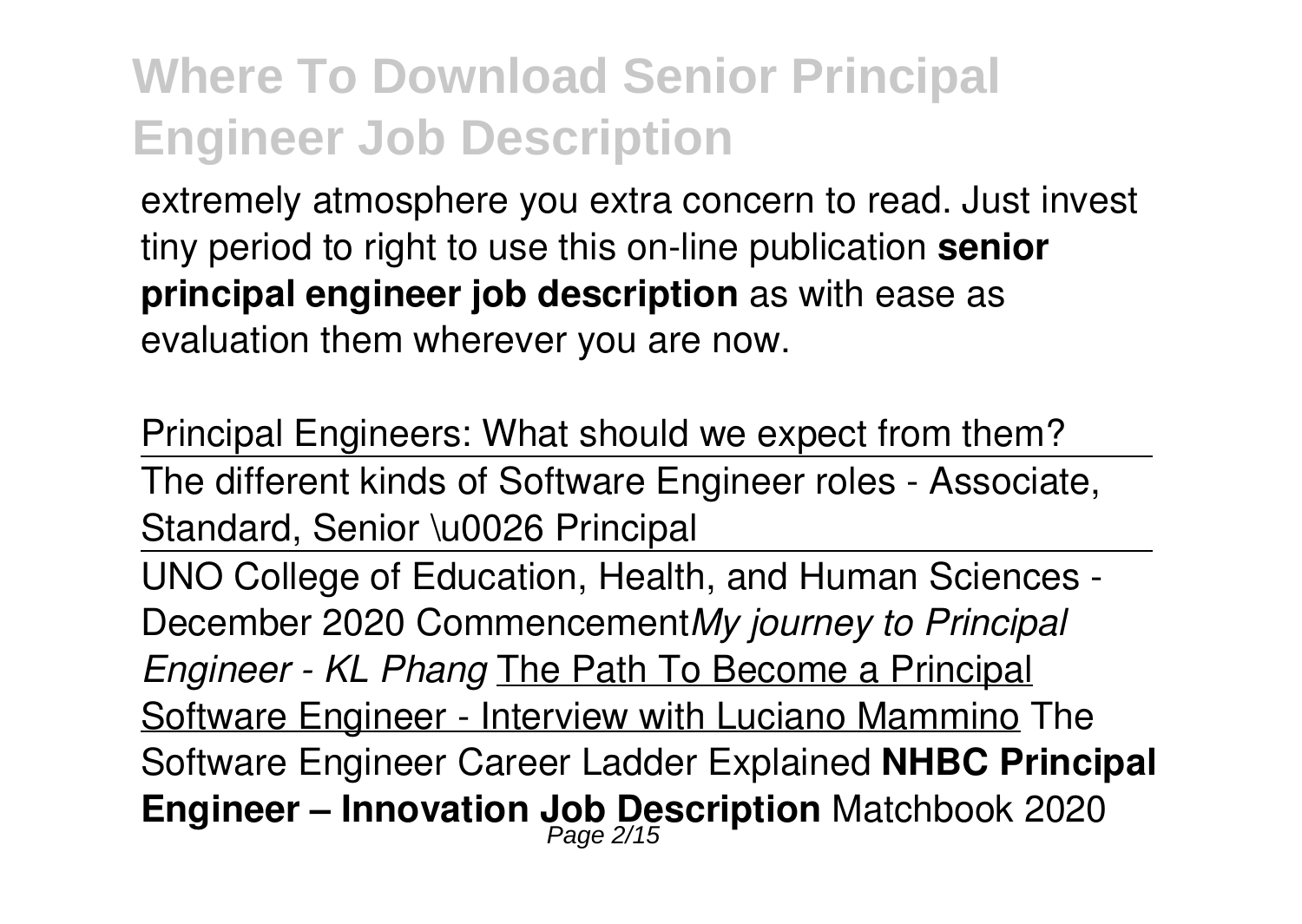#### Celebration of Learning!

What is a \"senior\" software engineer? The difference between junior and senior engineers.*Software Engineering Career Ladder Walkthrough Part 1* Ted Willke, Sr. Principal Engineer, Intel Meet-an-Engineer | Becky Weiss, Senior Principal Engineer, AWS **From Autonomy to Excellence - Darko Zelic (Freshbooks) Meet an Engineer | Tim Bray, Senior Principal Engineer, AWS** software engineer job description | software engineer role and responsibilities What Is A Staff Software Engineer at Google? *Qwikcilver - Sini Venugopal (Senior Principal Engineer) | Showcase | hirist.com* What A System and Network ENGINEER DOES - Lets have a REAL Conversation John - Amazon Senior Principal Engineer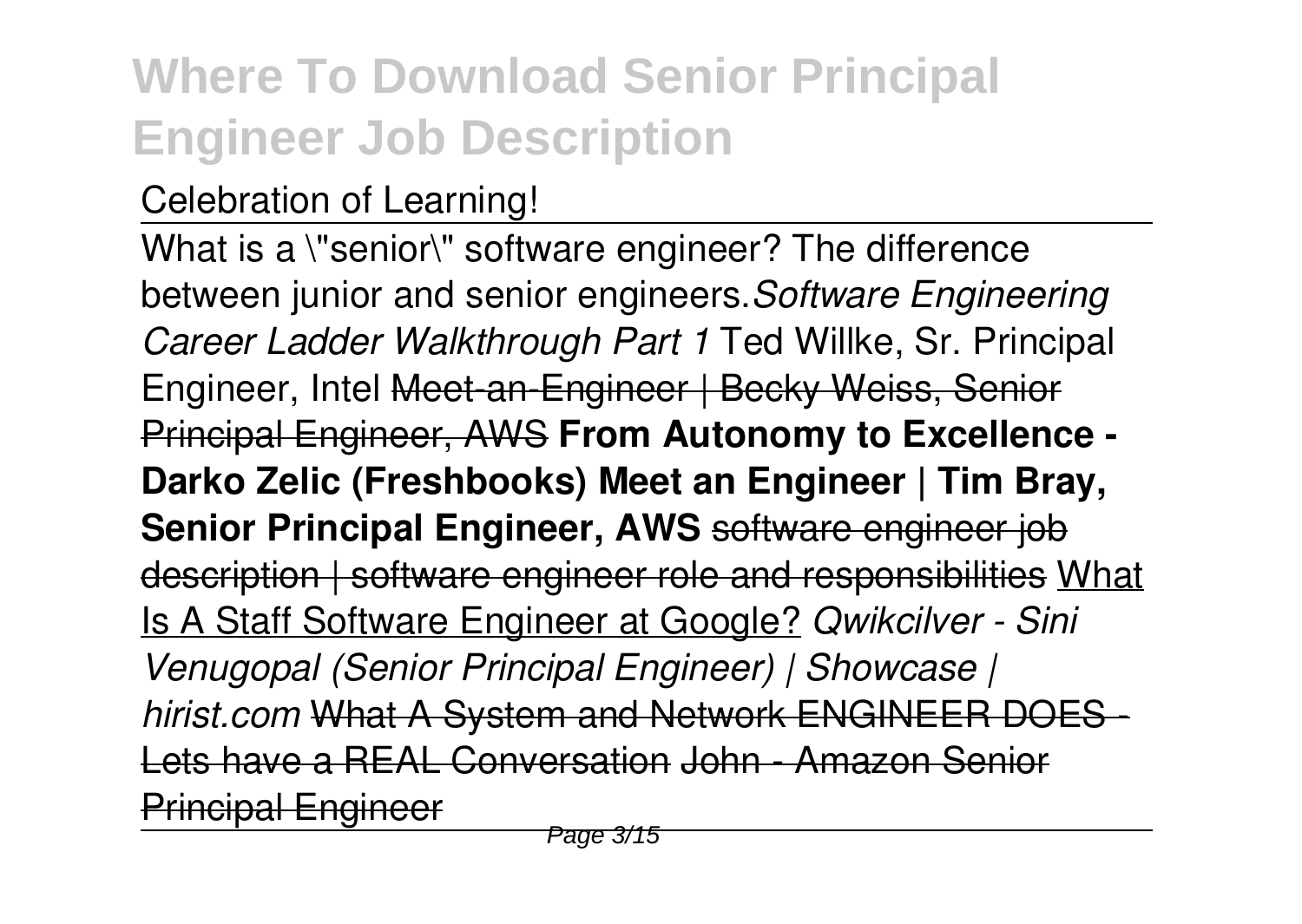Get the best tips for Amazon Interview Preparation from an Ex-Amazon Manager Frank Kane [Udemy] Senior Principal Engineer Job Description Job responsibilities of a senior engineer include: Writing reports and proposals Planning for long-range projects Giving presentations to customers Mentoring staff Negotiating with vendors and providers of services

Difference Between Senior & Principal Engineer Duties and Responsibilities. Principal engineers manage all phases of technical projects. They oversee the product's or project's conception, design and initial product specifications and manage scheduling, estimating and securing materials.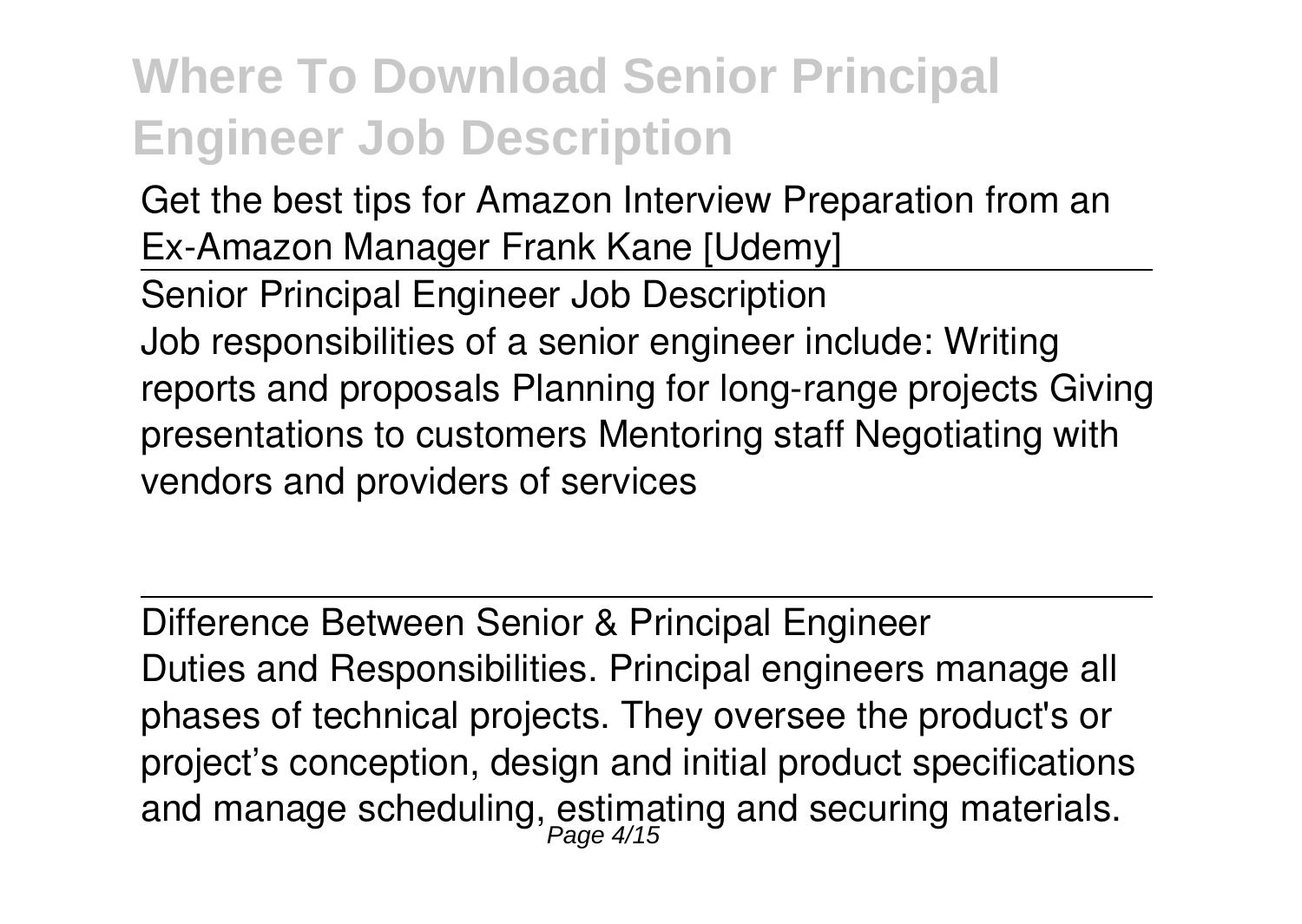They draft and execute construction contracts, track project progress and keep costs under control.

Principal Engineer Job Description | Career Trend Senior Principal Engineer Job Description Full-time job, remote option.Needs strong internet security experience and a master's degree.Focus on improving the strength of internet security, come up with new ideas for ways to serve our customers, validate ideas via experiments, develop prototypes.

Senior Principal Engineer (US National) - remote (Nov-26 ...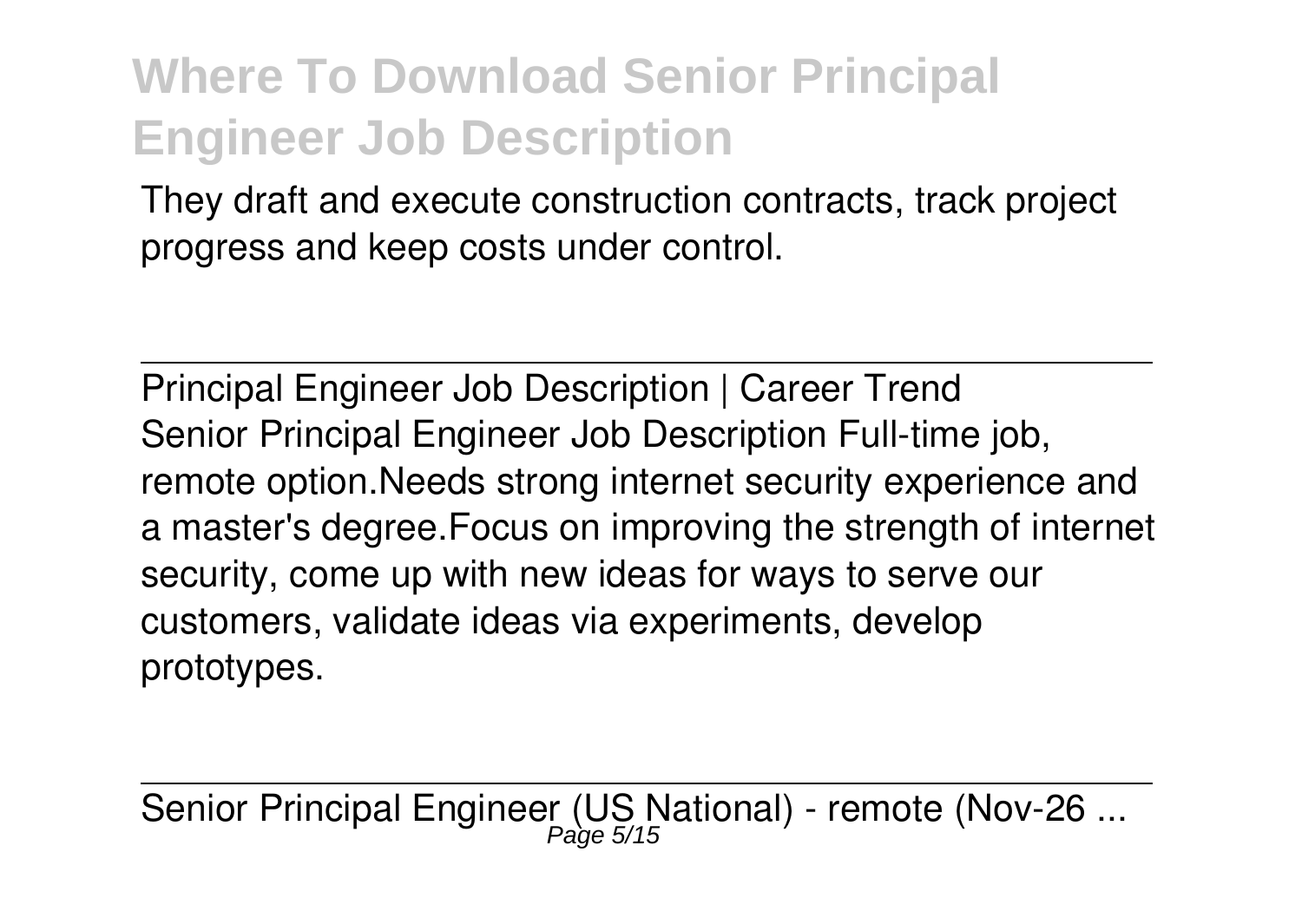The Principal Software Engineer's responsibilities include recommending adjustments to resolve software issues, improving the functionality of existing software, and ensuring that the design, application, and maintenance of software meets the quality standards of the company. You should also be able to mentor, guide and train other engineers.

Principal Software Engineer Job Description for the role of Senior Principal Comms Systems Engineer who is committed and passionate about creating innovative… or services to support the Comms Sub-System team.The Senior Principal Comms Systems Engineer is will provide significant technical contributions to the Integrated Sub-System and all Page 6/15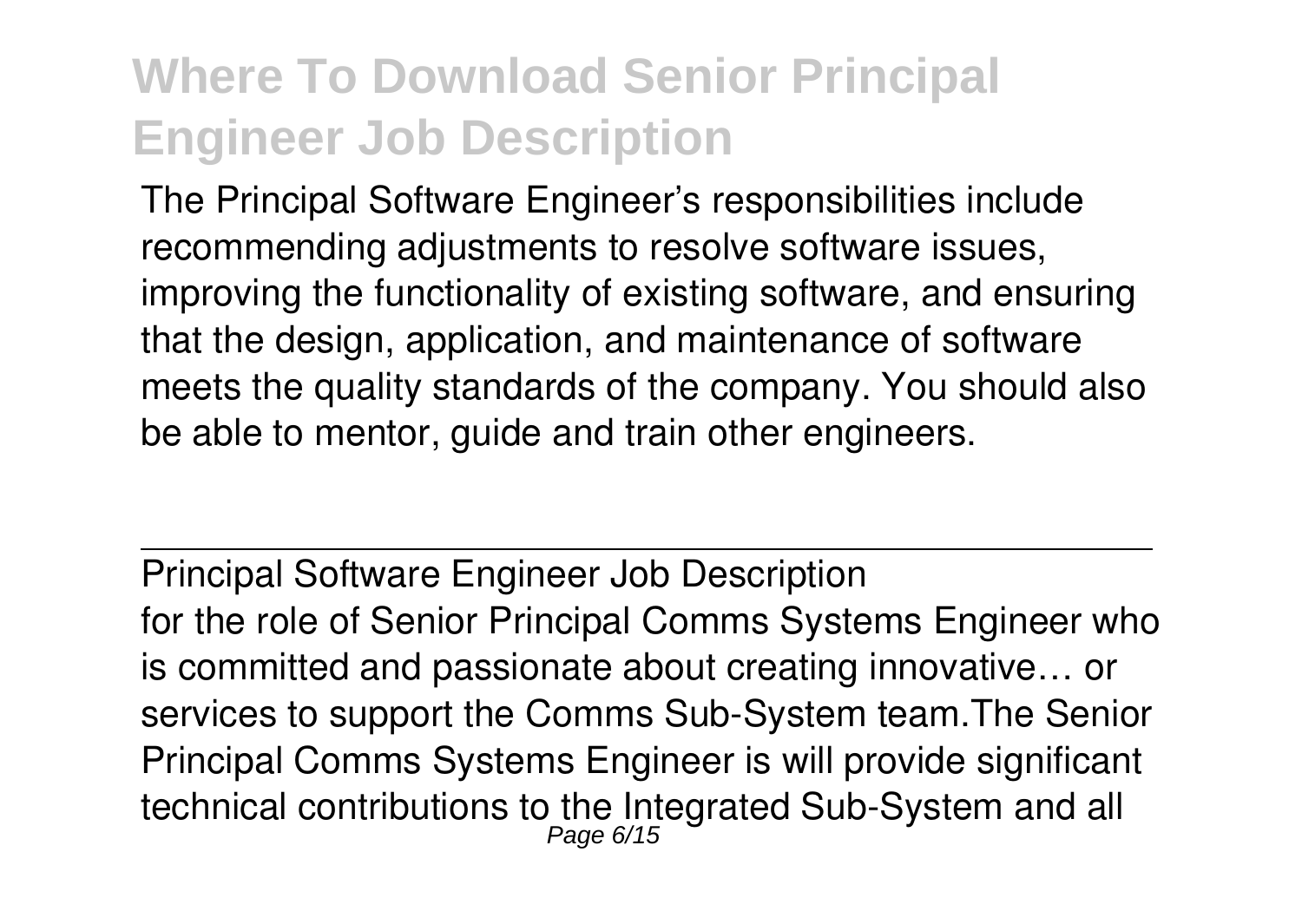system engineering work products across the entire life cycle…

Senior principal engineer Jobs | Glassdoor 13,421 Senior Principal Engineer jobs available on Indeed.com. Apply to Senior Engineer, Principal Software Engineer, Senior Field Engineer and more!

Senior Principal Engineer Jobs, Employment | Indeed.com What Do Senior Principal Engineers Do? Oversee engineering projects using both technical engineering and administrative skills. Responsible for making sure financial Page 7/15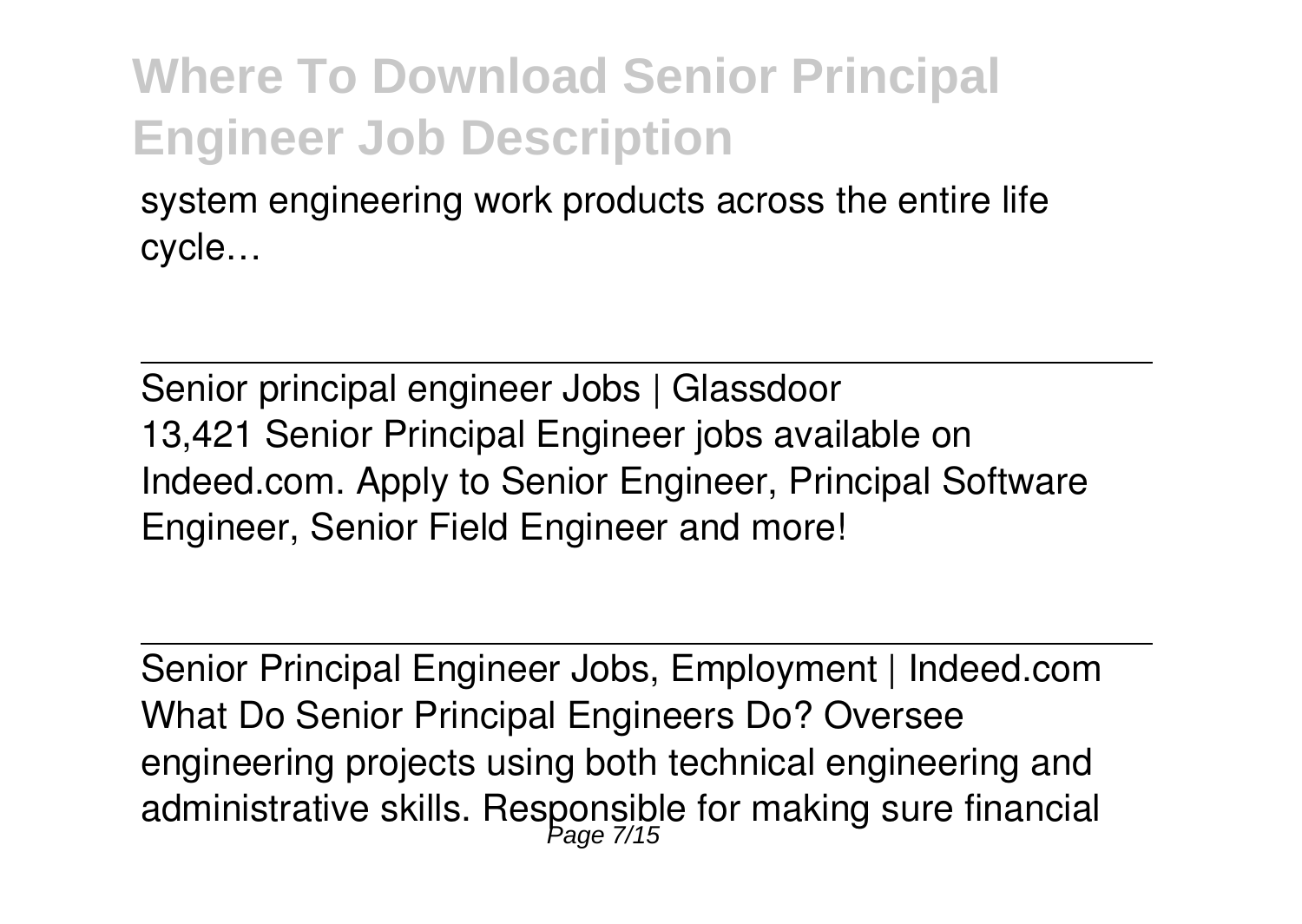restraints are followed and for timely completion of the project. Plan and implement the design specifications for the engineering ...

Senior Principal Engineer Salary | PayScale Senior Principal Cloud Operations Engineer. Our client is seeking a Senior Principal Cloud Operations Engineer to join their team. The candidate will be a core member of the team and work on challenging problems in an open and collaborative environment.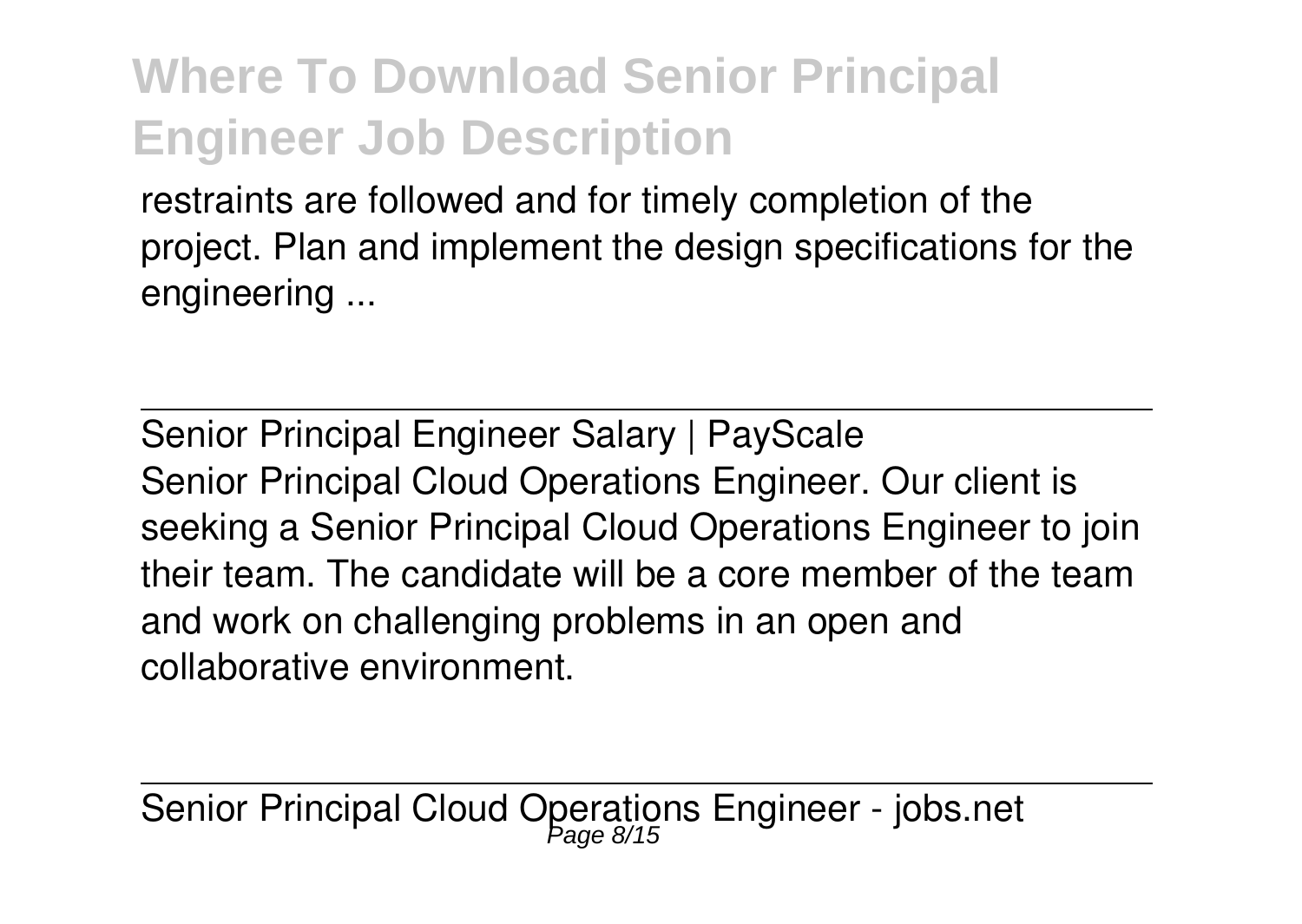The national average salary for a Senior Principal Engineer is \$112,516 in United States. Filter by location to see Senior Principal Engineer salaries in your area. Salary estimates are based on 41,822 salaries submitted anonymously to Glassdoor by Senior Principal Engineer employees.

Salary: Senior Principal Engineer | Glassdoor Apply for a RTX Senior Principal Electrical Engineer - Digital Design job in El segundo, CA. Apply online instantly. View this and more full-time & part-time jobs in El segundo, CA on Snagajob. Posting id: 592766068.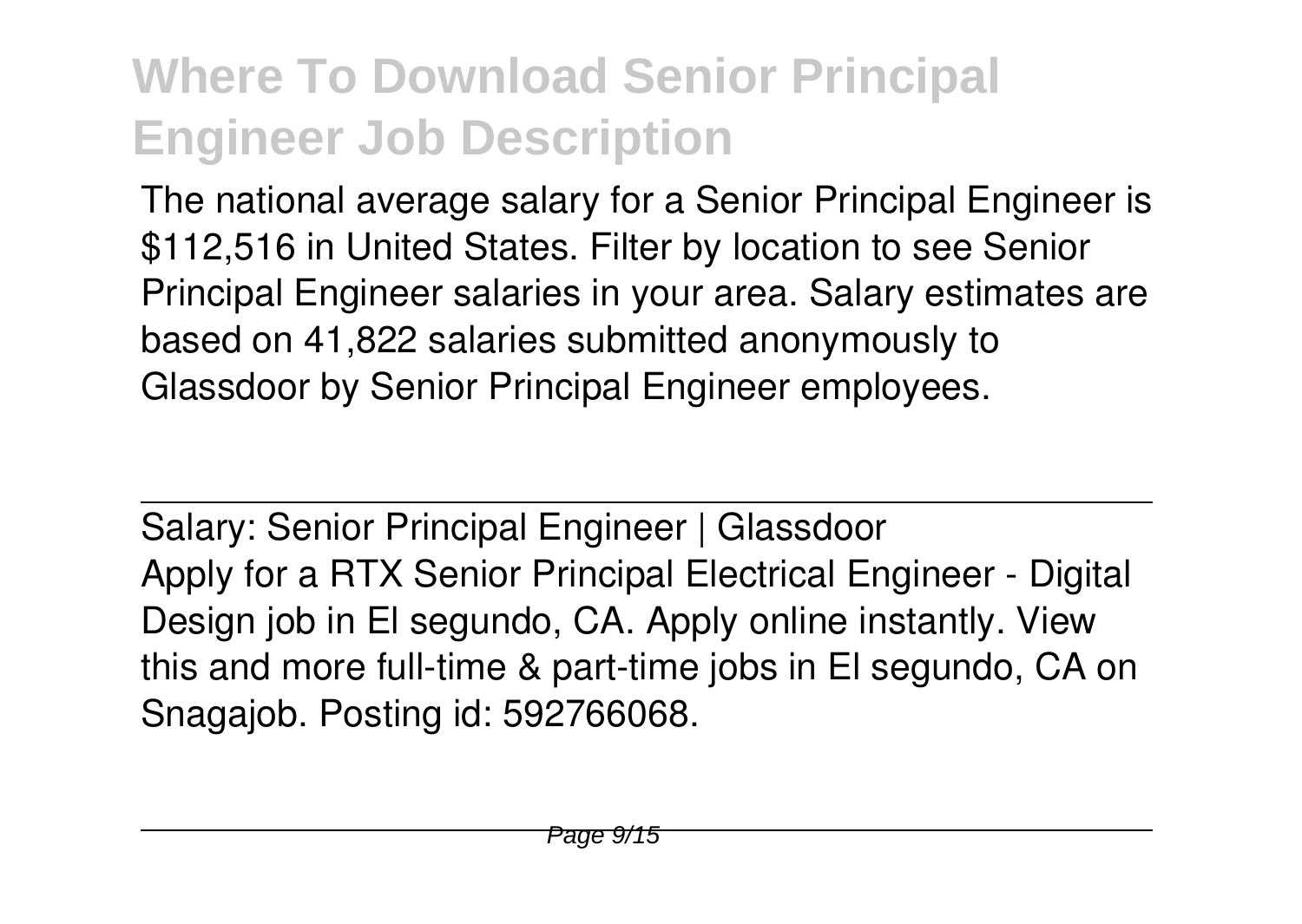RTX Senior Principal Electrical Engineer - Digital Design ... Principal Engineers work in manufacturing units and are responsible for coordinating engineering processes. Typical work activities listed on a Principal Engineer example resume are leading projects, designing and developing plant facilities, supporting business objectives, providing technical leadership, and modernizing existing facilities.

Principal Engineer Resume Examples | JobHero Job Description As a Principal Engineer/Cryptographer at Intel, you will lead complex, multi-disciplinary projects to advance cutting-edge applied cryptography within Intel's chips.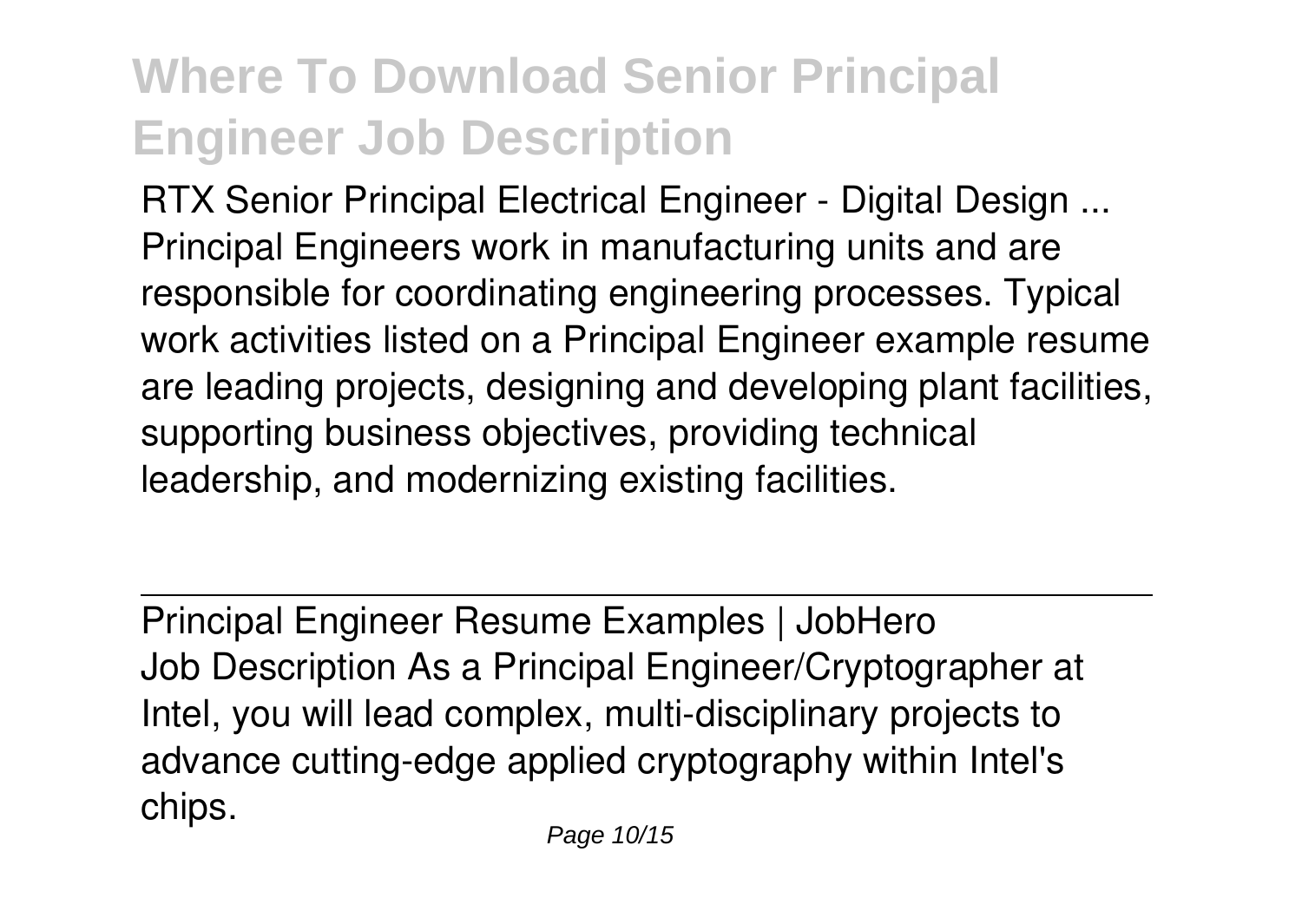Principal Engineer / Senior Cryptographer Careers at Intel ... Senior Mechanical Engineer Responsibilities: Analyzing problems and coming up with designs to solve them. Networking and collaborating with other engineers and professionals. Working within the budget to deliver safe and efficient products on time. Allocating resources and time effectively. ...

Senior Mechanical Engineer Job Description Cyber Systems Engineer - Principal / Senior Principal - Malw... This position involves engineering solutions to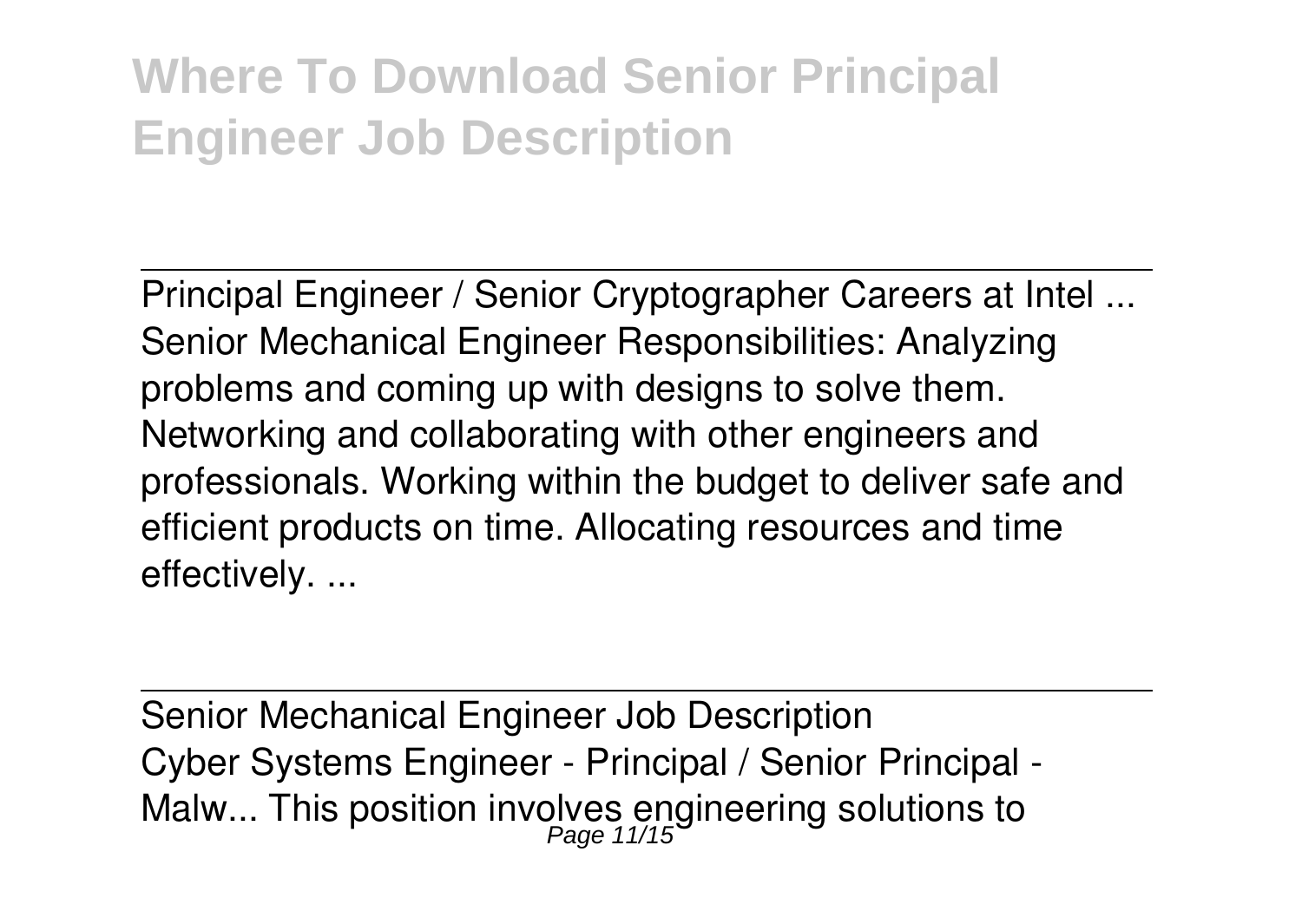national security threats with analysis that may involve reverse engineering or vulnerability research of….

Senior Principal Cyber Engineer Jobs, Employment | Indeed.com

Job Summary Responsible for acting as a Project Coordinator on a selection of projects, including ultimate responsibility for financial control, resourcing management, internal project coordination, administration, programming and client liaison.

JOB DESCRIPTION Position: Senior Engineer (Mechanical  $or$ ...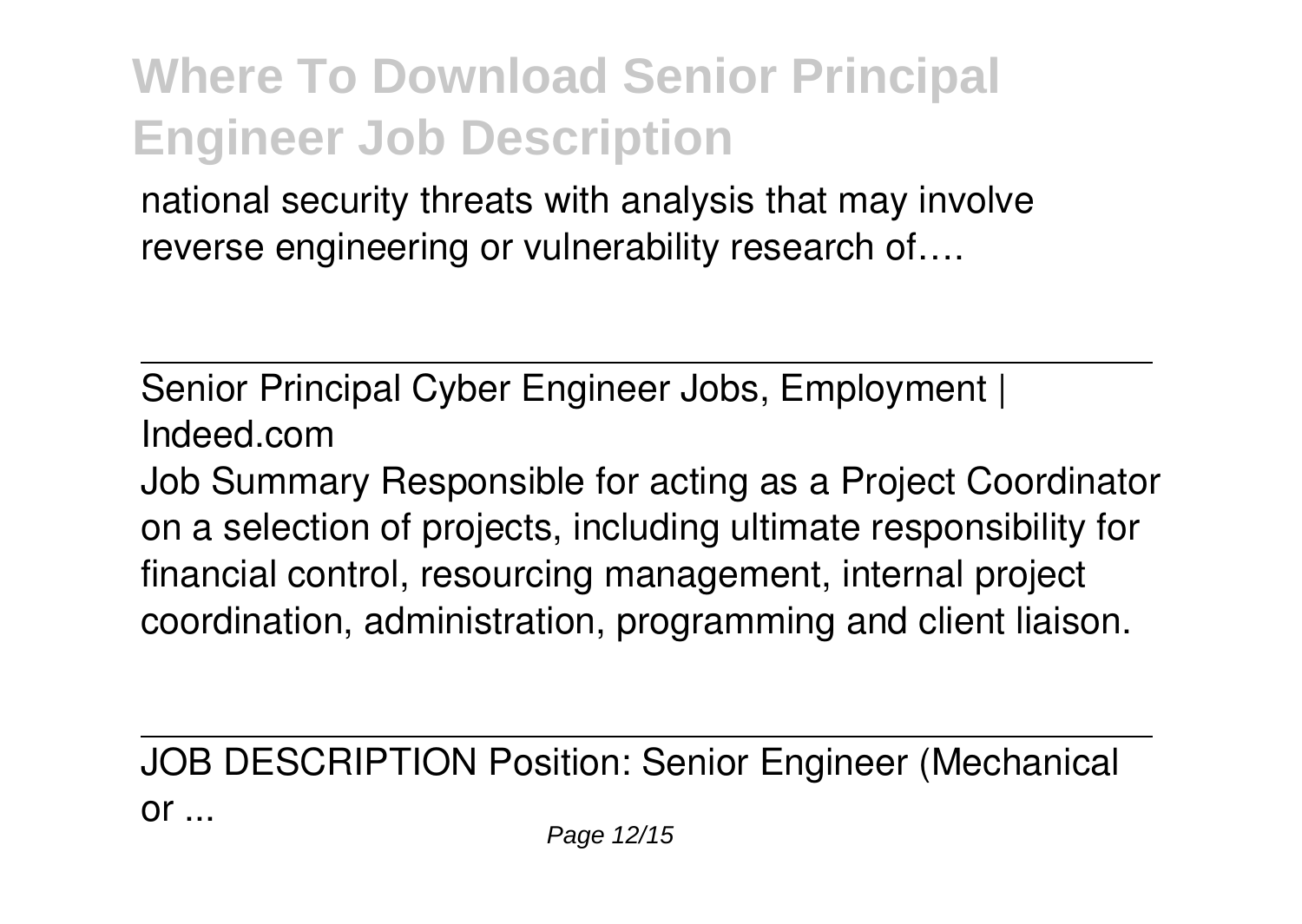Responsibilities Develop and implement product strategies consistent with company vision Collect and analyze feedback from customers, stakeholders and other teams to shape requirements, features and end... Work with senior management to create product plans and roadmaps Lead product managers and ...

Senior Product Manager job description | Workable The primary role of a senior civil engineer is to oversee the design and building of construction projects. Senior civil engineers are heavily involved in the planning process of projects, such as those encompassing roads and large buildings.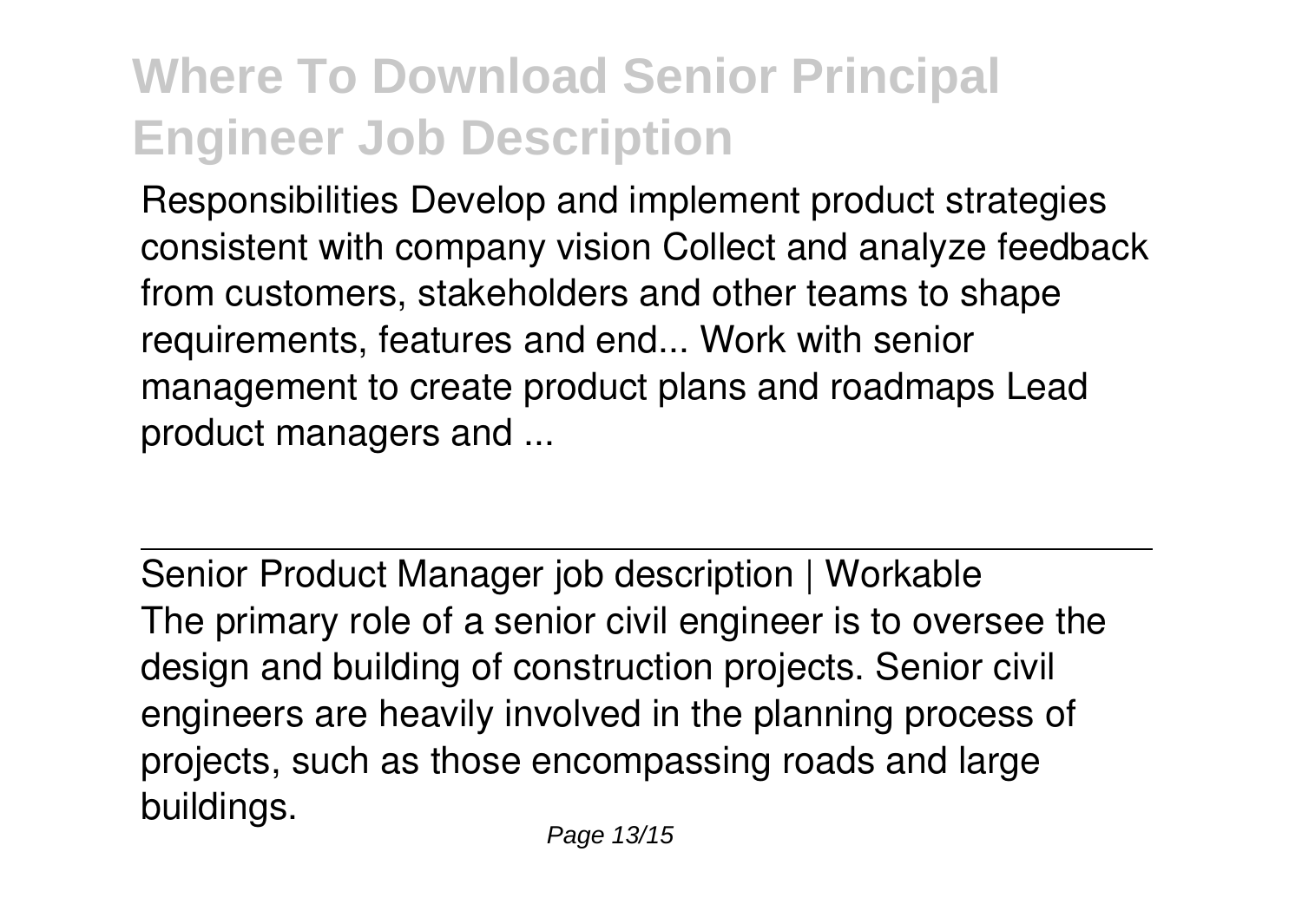Senior Civil Engineer Job Description - JobHero Under general supervision, assists in analyzing, planning, implementing, maintaining, troubleshooting and enhancing large complex systems or networks consisting of a combination that may include mainframes, mini-computers, personal computers, mobile devices, LANS, WANs, servers, data storage and the physical and logical components that integrate these systems together as an enterprise networking backbone.